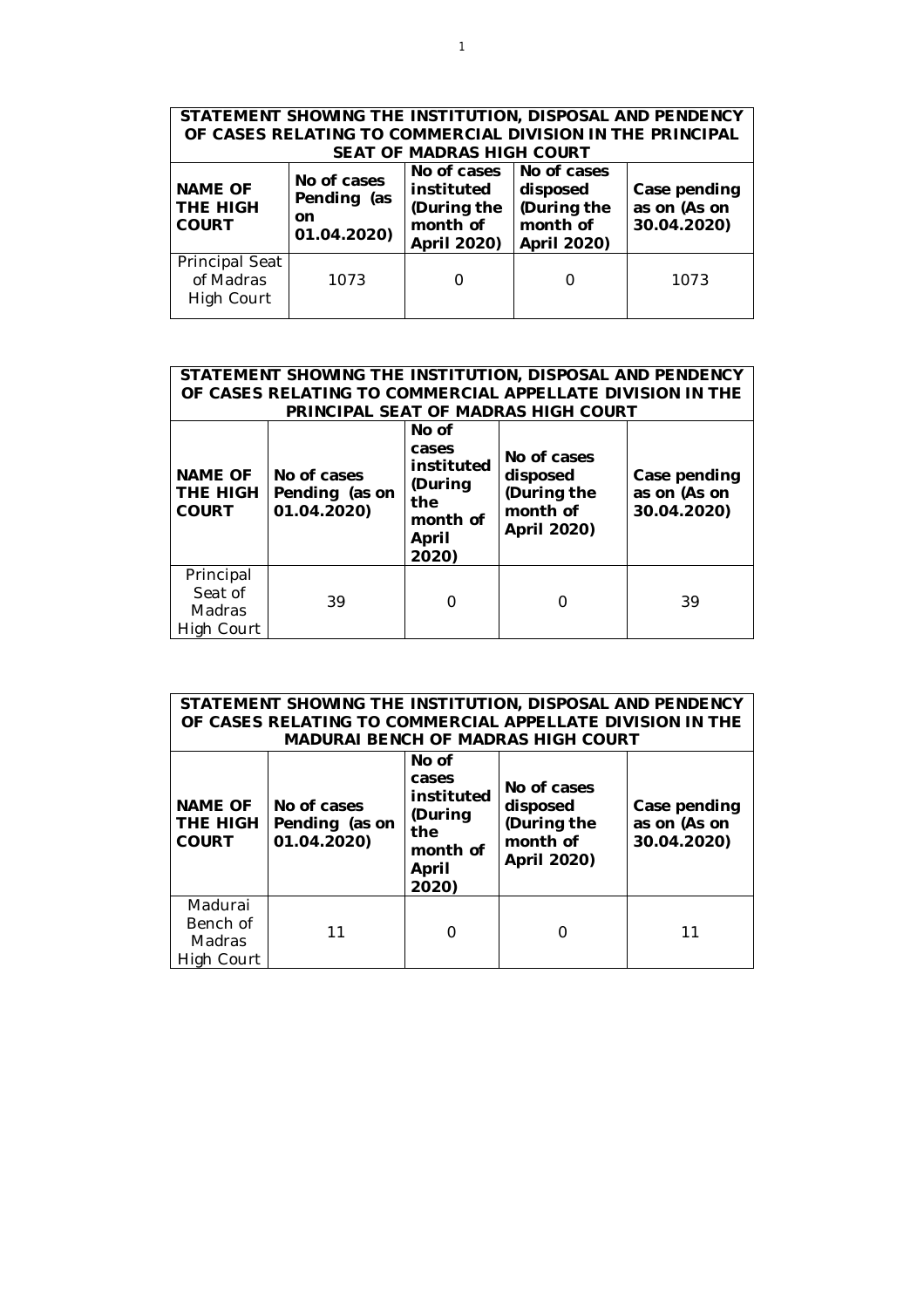## **STATEMENT SHOWING THE INSTITUTION, DISPOSAL AND PENDENCY OF CASES RELATING TO COMMERCIAL DIVISION IN THE STATE OF TAMILNADU & UNION TERRITORY OF PUDUCHERRY FOR THE MONTH OF APRIL 2020**

## **COURT WISE**

| S.No           | PERIOD   | <b>NAME OF THE</b><br><b>DISTRICT</b> | Name of the<br>Court                                                       | Category of<br>Cases       | Opening<br>Balance | Institution    | Disposal       | Pendency       |
|----------------|----------|---------------------------------------|----------------------------------------------------------------------------|----------------------------|--------------------|----------------|----------------|----------------|
| $\mathbf{1}$   | Apr-2020 | <b>CHENNAI</b>                        | P.J.COURT, CITY CIVIL<br>COURT, CHENNAI.                                   | <b>COS</b><br>(Commercial) | $\overline{2}$     | $\circ$        | $\circ$        | 2              |
|                |          | <b>CHENNAI Total</b>                  |                                                                            |                            | $\overline{2}$     | 0              | $\mathbf 0$    | $\overline{2}$ |
| 2              | Apr-2020 | <b>ARIYALUR</b>                       | <b>NIL</b>                                                                 | <b>NIL</b>                 | $\mathsf O$        | $\circ$        | $\circ$        | $\circ$        |
|                |          | <b>ARIYALUR Total</b>                 |                                                                            |                            | 0                  | 0              | 0              | 0              |
| 3              | Apr-2020 | COIMBATORE                            | Principal District Court,<br>Coimbatore                                    | Original Suit              | 123                | $\mathsf{O}$   | $\circ$        | 123            |
|                | Apr-2020 | <b>COIMBATORE</b>                     | <b>I Additional District</b><br>Court, Coimbatore                          | Original Suit              | 10                 | $\mathsf{O}$   | $\circ$        | 10             |
|                | Apr-2020 | <b>COIMBATORE</b>                     | <b>III Additional District</b><br>Court, Coimbatore                        | Original Suit              | 25                 | $\mathsf{O}$   | $\circ$        | 25             |
|                | Apr-2020 | COIMBATORE                            | IV Additional District<br>Court, Coimbatore                                | Original Suit              | 38                 | $\circ$        | $\circ$        | 38             |
|                | Apr-2020 | COIMBATORE                            | V Additional District<br>Court, Coimbatore                                 | Original Suit              | 36                 | $\circ$        | $\circ$        | 36             |
|                |          | <b>COIMBATORE Total</b>               |                                                                            |                            | 232                | 0              | $\mathbf 0$    | 232            |
| $\overline{4}$ | Apr-2020 | <b>CUDDALORE</b>                      | Principal District Court,<br>Cuddalore                                     | <b>COS</b>                 | $\overline{4}$     | $\mathsf{O}$   | $\circ$        | $\overline{4}$ |
|                |          | <b>CUDDALORE Total</b>                |                                                                            |                            | 4                  | 0              | $\mathbf 0$    | 4              |
| 5              | Apr-2020 | <b>DHARMAPURI</b>                     | Principal District Court,<br>Dharmapuri                                    | <b>OS</b>                  | 9                  | $\mathsf{O}$   | $\circ$        | 9              |
|                | Apr-2020 | <b>DHARMAPURI</b>                     | Judicial Magistrate No.II                                                  | CC                         | 1                  | 0              | $\circ$        | $\mathbf{1}$   |
|                |          | DHARMAPURI Total                      | Dharmapuri                                                                 |                            | 10                 | 0              | $\mathbf 0$    | 10             |
| 6              | Apr-2020 | <b>DINDIGUL</b>                       | Principal District Court,<br>Dindigul                                      | <b>OS</b>                  | 15                 | $\mathsf{O}$   | $\circ$        | 15             |
|                |          | <b>DINDIGUL Total</b>                 |                                                                            |                            | 15                 | 0              | $\mathbf 0$    | 15             |
| $\overline{7}$ | Apr-2020 | <b>ERODE</b>                          | Principal District Court,<br>Erode                                         | <b>OS</b>                  | 12                 | $\mathsf{O}$   | $\circ$        | 12             |
|                | Apr-2020 | <b>ERODE</b>                          | Principal District Court,<br>Erode                                         | <b>SFCOP</b>               | $\mathbf{1}$       | $\overline{O}$ | $\circ$        | $\mathbf{1}$   |
|                | Apr-2020 | <b>ERODE</b>                          | I Additional District<br>Court, Erode                                      | <b>OS</b>                  | 15                 | $\circ$        | $\circ$        | 15             |
|                | Apr-2020 | <b>ERODE</b>                          | <b>II Additional District</b>                                              | <b>OS</b>                  | $\overline{7}$     | $\mathsf{O}$   | $\circ$        | $\overline{7}$ |
|                | Apr-2020 | <b>ERODE</b>                          | Court, Erode<br><b>III Additional District</b><br>Court, Gobichettipalayam | <b>OS</b>                  | 3                  | $\circ$        | $\circ$        | 3              |
|                | Apr-2020 | <b>ERODE</b>                          | <b>IV Additional District</b><br>Court, Bhavani                            | <b>OS</b>                  | $\overline{2}$     | $\overline{O}$ | $\circ$        | $\overline{2}$ |
|                | Apr-2020 | <b>ERODE</b>                          | Principal Subordinate<br>Court, Erode                                      | <b>OS</b>                  | 11                 | $\mathsf{O}$   | $\circ$        | 11             |
|                | Apr-2020 | <b>ERODE</b>                          | I Additional Subordinate<br>Court, Erode                                   | <b>OS</b>                  | 6                  | $\mathsf{O}$   | $\circ$        | 6              |
|                | Apr-2020 | <b>ERODE</b>                          | II Additional Subordinate<br>Court, Erode                                  | <b>OS</b>                  | $\overline{4}$     | $\circ$        | $\circ$        | $\overline{4}$ |
|                | Apr-2020 | <b>ERODE</b>                          | Sub Court.<br>Gobichettipalayam                                            | <b>OS</b>                  | 1                  | $\mathsf{O}$   | $\circ$        | $\mathbf{1}$   |
|                |          | <b>ERODE Total</b>                    |                                                                            |                            | 62                 | 0              | $\mathbf 0$    | 62             |
| 8              | Apr-2020 | KANCHEEPURAM                          | Principal District Court,<br>Chengalpattu                                  | $\cos$                     | 39                 | $\overline{0}$ | $\overline{0}$ | 39             |
|                |          | <b>KANCHEEPURAM Total</b>             |                                                                            |                            | 39                 | $\bf{0}$       | $\bf{0}$       | 39             |
| 9              | Apr-2020 | <b>KANNIYAKUMARI</b>                  | Principal District Court,<br>Nagercoil                                     | O.S.                       | 27                 | $\mathbf{0}$   | $\mathbf{0}$   | 27             |
|                |          | KANNIYAKUMARI Total                   |                                                                            |                            | 27                 | $\bf{0}$       | $\bf{0}$       | 27             |
| 10             | Apr-2020 | <b>KARUR</b>                          | District Court, Karur                                                      | Commercial<br>Cases(OS)    | 3                  | 0              | $\circ$        | 3              |
|                |          | <b>KARUR Total</b>                    |                                                                            |                            | 3                  | 0              | 0              | 3              |
| 11             | Apr-2020 | <b>KRISHNAGIRI</b>                    | Principal District Court,<br>Krishnagiri                                   | <b>SFCOP</b>               | $\mathbf{1}$       | $\circ$        | $\circ$        | $\mathbf{1}$   |
|                | Apr-2020 | <b>KRISHNAGIRI</b>                    | Principal District Court,<br>Krishnagiri                                   | <b>OS</b>                  | $\sqrt{2}$         | 0              | $\circ$        | $\overline{2}$ |
|                | Apr-2020 | <b>KRISHNAGIRI</b>                    | Additional District Court,<br>Krishnagiri                                  | <b>OS</b>                  | $\overline{2}$     | $\circ$        | $\circ$        | $\overline{2}$ |
|                | Apr-2020 | <b>KRISHNAGIRI</b>                    | Additional District Court,<br>Hosur                                        | <b>OS</b>                  | 41                 | 0              | $\circ$        | 41             |
|                |          | <b>KRISHNAGIRI Total</b>              |                                                                            |                            | 46                 | 0              | 0              | 46             |
| 12             | Apr-2020 | <b>MADURAI</b>                        | Principal Dist. & Sessions<br>Court                                        | <b>OS</b>                  | 26                 | $\circ$        | $\circ$        | 26             |
|                | Apr-2020 | <b>MADURAI</b>                        | I Addl. District &<br>Sessions Court                                       | <b>OS</b>                  | $\mathbf 2$        | 0              | $\circ$        | 2              |
|                | Apr-2020 | <b>MADURAI</b>                        | I Addl. Sub Court                                                          | <b>OS</b>                  | 3                  | 0              | $\circ$        | 3              |
|                | Apr-2020 | <b>MADURAI</b>                        | II Addl. Sub Court                                                         | <b>OS</b>                  | $\overline{2}$     | $\circ$        | $\circ$        | $\overline{2}$ |
|                |          | <b>MADURAI Total</b>                  |                                                                            |                            | 33                 | 0              | 0              | 33             |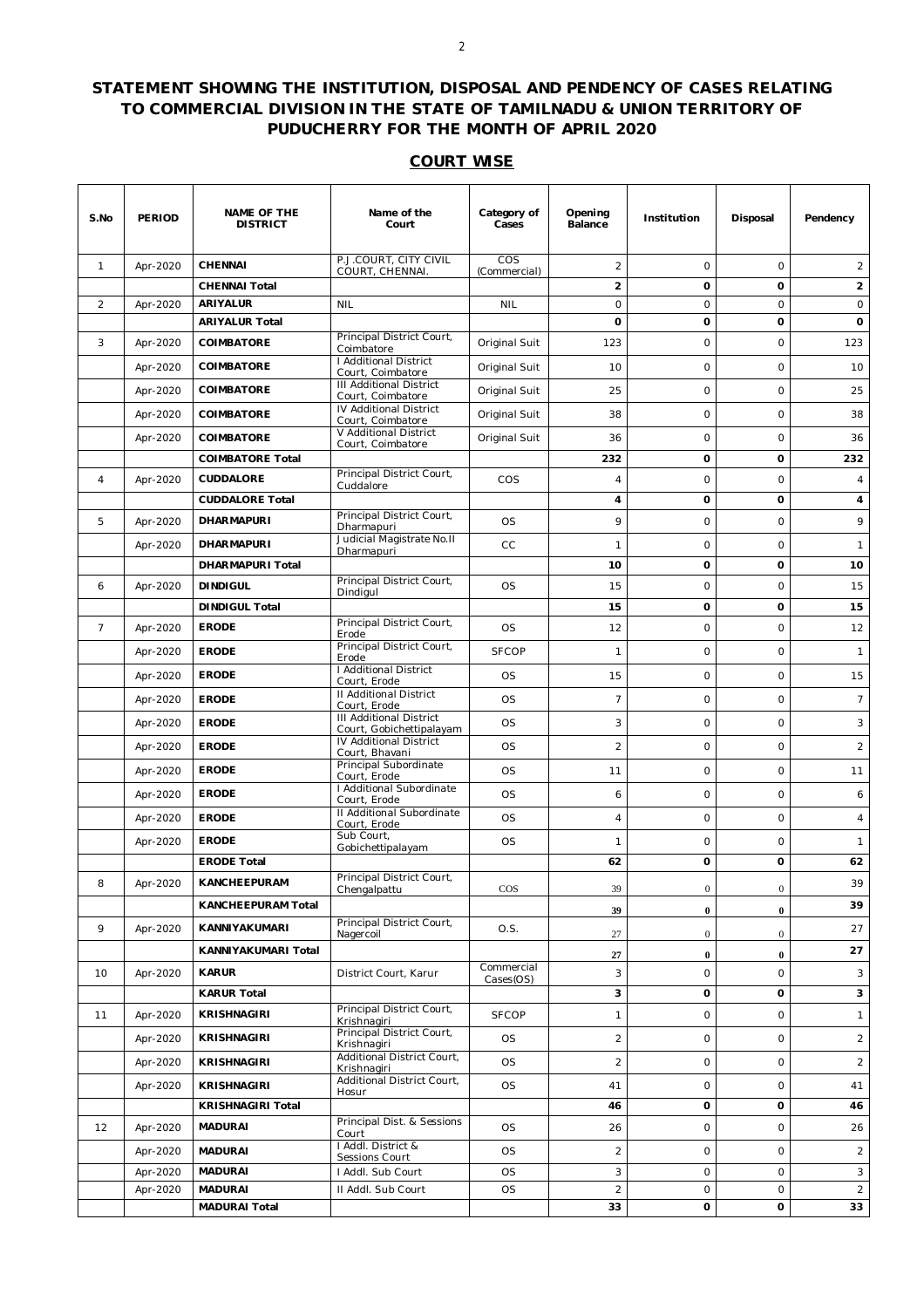| S.No | <b>PERIOD</b> | NAME OF THE<br><b>DISTRICT</b>          | Name of the<br>Court                                                     | Category of<br>Cases                                                | Opening<br>Balance | Institution | Disposal    | Pendency       |
|------|---------------|-----------------------------------------|--------------------------------------------------------------------------|---------------------------------------------------------------------|--------------------|-------------|-------------|----------------|
| 13   | Apr-2020      | NAGAPATTINAM                            | <b>NIL</b>                                                               | <b>NIL</b>                                                          | $\circ$            | $\circ$     | $\circ$     | $\circ$        |
|      |               | <b>NAGAPATTINAM Total</b>               | Principal District Court,                                                |                                                                     | 0                  | 0           | $\mathbf 0$ | 0              |
| 14   | Apr-2020      | NAMAKKAL                                | Namakkal                                                                 | COS                                                                 | 34                 | 0           | $\circ$     | 34             |
|      |               | <b>NAMAKKAL Total</b>                   | District Court,                                                          |                                                                     | 34                 | 0           | $\mathbf 0$ | 34             |
| 15   | Apr-2020      | <b>NILGIRIS</b>                         | Udhagamandalam, The<br>Nilgiris District                                 | Commercial<br>$\text{Cases}(\text{OS})$                             | 0                  | 0           | $\circ$     | $\circ$        |
|      | Apr-2020      | <b>NILGIRIS</b>                         | DO                                                                       | Arbitration<br>and<br>Concilation<br>Act 1996<br>$U/s$ 34<br>(AROP) | $\overline{c}$     | $\circ$     | $\circ$     | $\overline{2}$ |
|      | Apr-2020      | <b>NILGIRIS</b>                         | DO                                                                       | Arbitration<br>and<br>Concilation<br>Act 1996<br>U/s9<br>(AROP)     | $\mathbf{1}$       | 0           | $\circ$     | $\mathbf{1}$   |
|      |               | <b>NILGIRIS Total</b>                   |                                                                          |                                                                     | 3                  | 0           | 0           | 3              |
| 16   | Apr-2020      | PERAMBALUR                              | <b>NIL</b>                                                               | $\circ$                                                             | $\mathsf O$        | $\circ$     | $\mathsf O$ | $\circ$        |
|      |               | PERAMBALUR Total                        |                                                                          |                                                                     | 0                  | 0           | 0           | 0              |
| 17   | Apr-2020      | PUDUKKOTTAI<br><b>PUDUKKOTTAI Total</b> | <b>NIL</b>                                                               | <b>NIL</b>                                                          | $\circ$            | $\circ$     | $\circ$     | $\circ$        |
|      |               |                                         | Principal District Court,                                                |                                                                     | 0                  | 0           | 0           | 0              |
| 18   | Apr-2020      | RAMANATHAPURAM<br><b>RAMANATHAPURAM</b> | Ramanathapuram                                                           | <b>OS</b>                                                           | $\mathbf{1}$       | 0           | $\circ$     | $\mathbf{1}$   |
|      |               | Total                                   |                                                                          |                                                                     | $\mathbf{1}$       | 0           | $\mathbf 0$ | $\mathbf{1}$   |
| 19   | Apr-2020      | <b>SALEM</b>                            | Principal District Court,<br>Salem                                       | COS                                                                 | 58                 | 0           | $\circ$     | 58             |
|      |               | <b>SALEM Total</b>                      |                                                                          |                                                                     | 58                 | 0           | $\mathbf 0$ | 58             |
| 20   | Apr-2020      | SIVAGANGA                               | Principal District &<br>Sessions Court,<br>Sivaganga                     | $\circ$                                                             | 0                  | 0           | $\circ$     | $\circ$        |
|      |               | <b>SIVAGANGA Total</b>                  |                                                                          |                                                                     | 0                  | 0           | 0           | 0              |
| 21   | Apr-2020      | <b>THANJAVUR</b>                        | Principal District Court,<br>Thanjavur                                   | Original Suit                                                       | 11                 | $\circ$     | $\circ$     | 11             |
|      | Apr-2020      | THANJAVUR                               | II Additional District<br>Court, Pattukottai                             | Original Suit                                                       | $\overline{c}$     | 0           | $\circ$     | $\overline{2}$ |
|      |               | <b>THANJAVUR Total</b>                  |                                                                          |                                                                     | 13                 | 0           | 0           | 13             |
| 22   | Apr-2020      | <b>THENI</b>                            | Principal District Court,<br>Theni                                       | OS 33/17,<br>OS 87/19                                               | $\overline{c}$     | $\circ$     | $\circ$     | $\overline{c}$ |
|      |               | <b>THENI Total</b>                      |                                                                          |                                                                     | $\mathbf 2$        | $\circ$     | $\circ$     | $\overline{c}$ |
| 23   | Apr-2020      | <b>THOOTHUKUDI</b>                      | Principal District Court,<br>Thoothukudi                                 | <b>OS</b>                                                           | 15                 | 0           | $\circ$     | 15             |
|      | Apr-2020      | <b>THOOTHUKUDI</b>                      | Sub Court, Thoothukudi                                                   | <b>OS</b>                                                           | 9                  | 0           | $\circ$     | 9              |
|      | Apr-2020      | <b>THOOTHUKUDI</b>                      | Sub Court, Kovilpatti                                                    | <b>OS</b>                                                           | $\overline{a}$     | $\circ$     | $\circ$     | $\overline{2}$ |
|      |               | THOOTHUKUDI Total                       |                                                                          |                                                                     | 26                 | 0           | 0           | 26             |
| 24   | Apr-2020      | TIRUCHIRAPALLI                          | Principal District Court,<br>Tiruchirapalli                              | <b>OS</b>                                                           | 15                 | O           | $\circ$     | 15             |
|      | Apr-2020      | TIRUCHIRAPALLI                          | Principal District Court                                                 | Arb.OP                                                              | 5                  | $\circ$     | $\circ$     | 5              |
|      | Apr-2020      | TIRUCHIRAPALLI                          | II Additional District<br>Court, Thiruchirapalli                         | <b>OS</b>                                                           | $\mathbf{1}$       | 0           | $\mathsf O$ | $\mathbf{1}$   |
|      |               | <b>TIRUCHIRAPALLI Total</b>             |                                                                          |                                                                     | 21                 | 0           | 0           | 21             |
| 25   | Apr-2020      | TIRUNELVELI                             | Principal District Court,<br>Tirunelveli                                 | Original Suit                                                       | 17                 | 0           | $\mathsf O$ | 17             |
|      |               | <b>TIRUNELVELI Total</b>                |                                                                          |                                                                     | 17                 | 0           | 0           | 17             |
| 26   | Apr-2020      | <b>TIRUPPUR</b>                         | Principal District Court,<br>Tiruppur                                    | <b>OS</b>                                                           | 20                 | 0           | $\mathsf O$ | 20             |
|      | Apr-2020      | <b>TIRUPPUR</b>                         | Principal District Court,<br>Tiruppur                                    | EP                                                                  | $\mathbf{1}$       | O           | $\circ$     | $\mathbf{1}$   |
|      | Apr-2020      | <b>TIRUPPUR</b>                         | I Additional District                                                    | <b>OS</b>                                                           | 56                 | 0           | $\circ$     | 56             |
|      | Apr-2020      | <b>TIRUPPUR</b>                         | Court, Tiruppur<br>II Additional District                                | <b>OS</b>                                                           | 23                 | O           | $\circ$     | 23             |
|      |               | <b>TIRUPPUR Total</b>                   | Court, Tiruppur                                                          |                                                                     | 100                | 0           | 0           | 100            |
| 27   | Apr-2020      | TIRUVALLUR                              | Principal District<br>&Sessions Court,                                   | <b>OS</b>                                                           | 6                  | O           | $\circ$     | 6              |
|      | Apr-2020      | TIRUVALLUR                              | Tiruvallur<br><b>I Additional District</b><br>&Sessions Court,           | <b>OS</b>                                                           | 12                 | 0           | $\circ$     | 12             |
|      | Apr-2020      | TIRUVALLUR                              | Tiruvallur<br>Il Additional District<br>&Sessions Court,<br>Poonamallee. | <b>OS</b>                                                           | 13                 | 0           | $\circ$     | 13             |
|      | Apr-2020      | TIRUVALLUR                              | III Additional District<br>&Sessions Court,<br>Poonamallee.              | <b>OS</b>                                                           | 4                  | 0           | $\circ$     | $\overline{4}$ |
|      | Apr-2020      | TIRUVALLUR                              | <b>IVAdditional District</b><br>&Sessions Court, Ponneri                 | <b>OS</b>                                                           | $\overline{4}$     | O           | $\circ$     | $\overline{4}$ |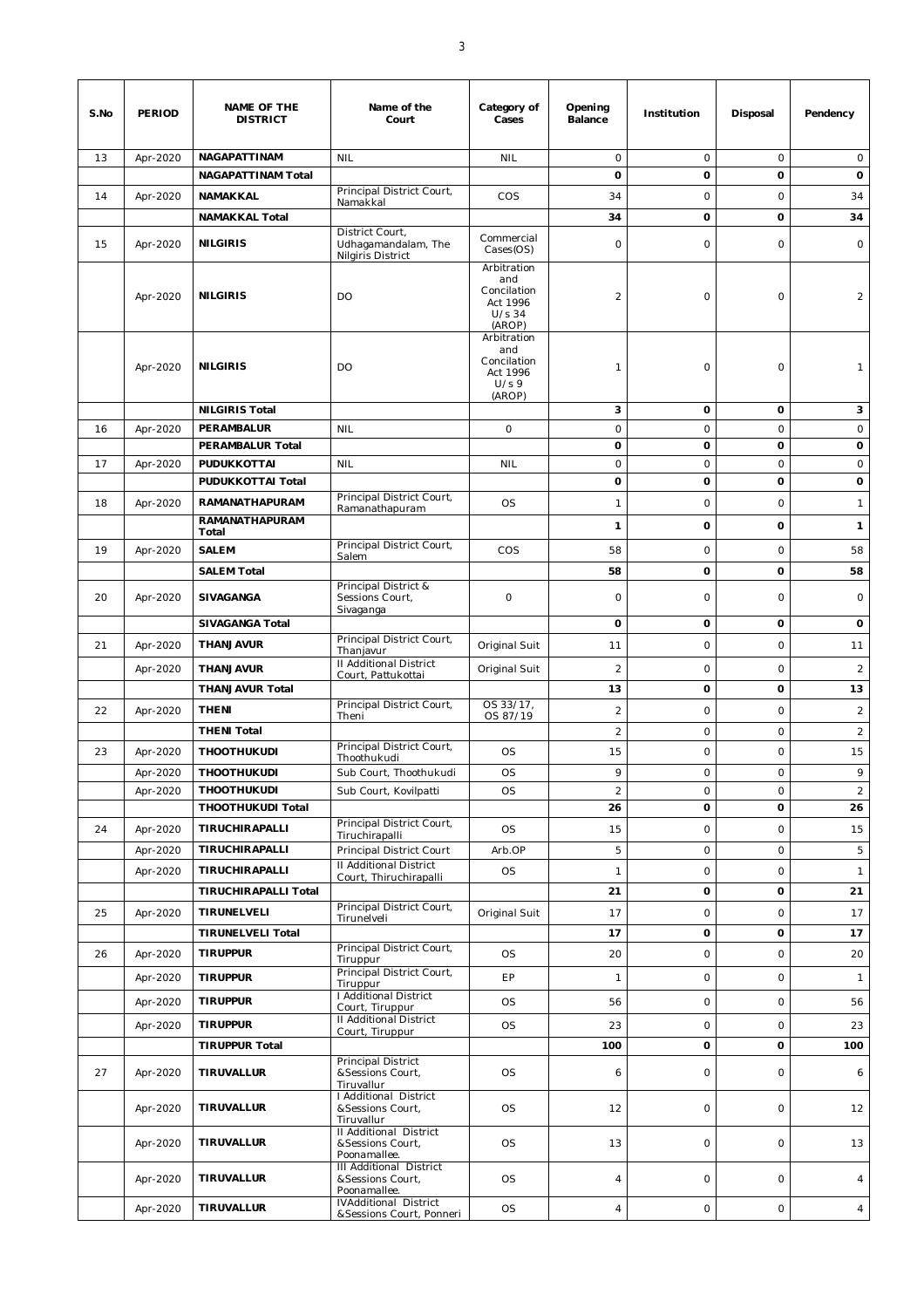| S.No | <b>PERIOD</b> | <b>NAME OF THE</b><br><b>DISTRICT</b> | Name of the<br>Court                                     | Category of<br>Cases                                                          | Opening<br><b>Balance</b> | Institution | Disposal    | Pendency       |
|------|---------------|---------------------------------------|----------------------------------------------------------|-------------------------------------------------------------------------------|---------------------------|-------------|-------------|----------------|
|      | Apr-2020      | <b>TIRUVALLUR</b>                     | Sub Court, Tiruvallur.                                   | O <sub>S</sub>                                                                | 23                        | $\Omega$    | $\circ$     | 23             |
|      | Apr-2020      | <b>TIRUVALLUR</b>                     | Sub Court, Poonamallee.                                  | <b>OS</b>                                                                     | $\mathbf{1}$              | $\Omega$    | $\circ$     | $\mathbf{1}$   |
|      | Apr-2020      | <b>TIRUVALLUR</b>                     | Sub Court, Tiruttani                                     | O <sub>S</sub>                                                                | 65                        | $\Omega$    | $\Omega$    | 65             |
|      |               | <b>TIRUVALLUR Total</b>               |                                                          |                                                                               | 128                       | $\Omega$    | $\mathbf 0$ | 128            |
| 28   | Apr-2020      | TIRUVANNAMALAI                        | Principal District<br>&Sessions Court.<br>Tiruvannamalai | <b>OS</b>                                                                     | 8                         | $\circ$     | $\circ$     | 8              |
|      | Apr-2020      | TIRUVANNAMALAI                        | Additional District Court.<br>Fast Track, Arni           | OS                                                                            | 3                         | $\Omega$    | $\Omega$    | 3              |
|      |               | <b>TIRUVANNAMALAI Total</b>           |                                                          |                                                                               | 11                        | o           | $\mathbf 0$ | 11             |
| 29   | Apr-2020      | <b>TIRUVARUR</b>                      | Principal District Court                                 | OSM                                                                           | $\mathbf{1}$              | $\Omega$    | $\Omega$    | $\mathbf{1}$   |
|      |               | <b>TIRUVARUR Total</b>                |                                                          |                                                                               | $\mathbf{1}$              | 0           | $\Omega$    | $\mathbf{1}$   |
| 30   | Apr-2020      | <b>VELLORE</b>                        | Principal District Court,<br>Vellore                     | Arb.OP<br>(Under<br>Section 34.<br>arbitration &<br>Consilation<br>Act, 1996) | 19                        | $\Omega$    | $\mathbf 0$ | 19             |
|      |               | <b>VELLORE Total</b>                  |                                                          |                                                                               | 19                        | $\Omega$    | $\mathbf 0$ | 19             |
| 31   | Apr-2020      | <b>VILLUPURAM</b>                     | <b>NIL</b>                                               | $\Omega$                                                                      | $\Omega$                  | $\Omega$    | $\Omega$    | $\circ$        |
|      |               | <b>VILLUPURAM Total</b>               |                                                          |                                                                               | $\Omega$                  | o           | $\Omega$    | $\Omega$       |
| 32   | Apr-2020      | <b>VIRUDHUNAGAR</b>                   | Principal District Court,<br>Srivilliputtur              | <b>OS</b>                                                                     | 24                        | 0           | $\circ$     | 24             |
|      | Apr-2020      | <b>VIRUDHUNAGAR</b>                   | Subordinate Court,<br>Sivakasi                           | <b>OS</b>                                                                     | 32                        | $\circ$     | $\circ$     | 32             |
|      |               | <b>VIRUDHUNAGAR Total</b>             |                                                          |                                                                               | 56                        | 0           | $\Omega$    | 56             |
| 33   | Apr-2020      | <b>PUDUCHERRY</b>                     | Principal District<br>&Sessions Court,<br>Puducherry     | Original Suit                                                                 | $\overline{2}$            | $\circ$     | $\circ$     | 2              |
|      |               | <b>PUDUCHERRY Total</b>               |                                                          |                                                                               | $\overline{2}$            | 0           | 0           | $\overline{2}$ |
|      |               | <b>Grand Total</b>                    |                                                          |                                                                               | 965                       | $\Omega$    | $\Omega$    | 965            |